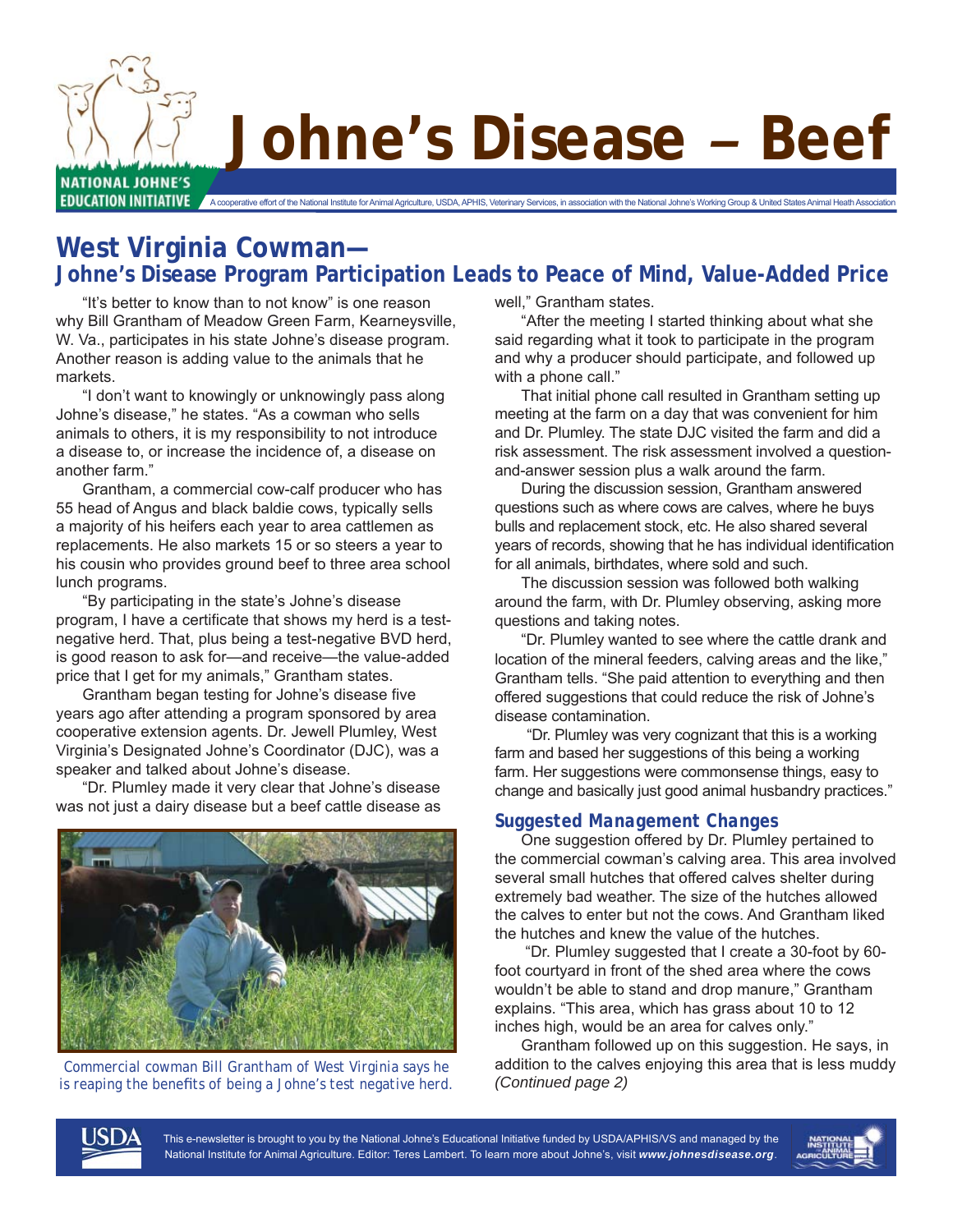## **Virginia Cowman** *(cont.)*

during wet times, the calves have a place to be that is not a cow-manured area. In the end, possible manure contamination from the cows has been significantly reduced.

 A bonus from creating this area, Grantham states, is that his scour challenges have been significantly reduced.

 Another suggestion made by Dr. Plumley was for Granthem to move his mineral feeder to the other side of the field, away from the water source. This, she said, would allow the area to not be so congested.

"Another easy fix," Grantham states.

 Grantham simply put the mineral feeder on a tractor loader and moved it to the suggested spot. Thanks to this move, the cattle are kept on the move and no longer

### **Food for Thought**

"To reduce the chance of infection with Johne's disease, breeding should be by artificial insemination or with bulls which are confirmed negative for Johne's disease."

— *Doug Weaver, College of Veterinary Medicine, University of Missouri*

"The problem with controlling the spread of Johne's disease is that we can't efficiently identify the carrier animals before they show signs of weight loss or diarrhea. Therefore, you must avoid introducing animals into your herd from unknown sources, such as leasing bulls, purchasing dairy cattle (which have a higher incidence of Johne's disease than beef cattle) for nurse cows, fertilizing pastures with manure from other herds (particularly dairy herds) or other practices that would expose calves to manure from potential Johne's carrier cattle. Preventing Johne's disease introduction is particularly important because elimination of the disease from a herd can be very difficult."

 *— John Maas, Extension Veterinarian, School of Veterinary Medicine, University of California-Davis*

"Purchasing properly processed embryos for embryo transfer into recipients in your Johne's negative herd is not considered to present a high risk for Johne's. However, be extremely cautious purchasing female recipients for use in an embryo transfer program. Often, these females come from multiple, unknown sources and may introduce Johne's disease into the herd or infect the fetus."

*— Bill Epperson, Extension Veterinarian, South Dakota State University, Veterinary Medicine Department and Animal Disease Research and Diagnostic Laboratory* congregate in just one area in the field. With the cows not congregating in one place, manure build up is not the problem it once was.

 In addition to having a Johne's disease risk assessment, Grantham had his herd tested for Johne's disease.

 The fall of that year, on his standard fall work day, a qualified person sent by Dr. Plumley was on hand and took blood samples as the cows went down the chute.

 When blood tests showed that three cows were questionable, Grantham put the three cows down the chute a second time so fecal samples could be taken.

 "Each of the three fecal samples came back negative, and we were very relieved," Grantham states.

 Fecal samples were taken the following year, and all came back negative.

 "I even had one bull source start testing for Johne's disease because of this practice. I think it's just good business for all bull and heifer suppliers to test for Johne's disease so buyers know if they are buying bulls and/or replacement heifers from a low-risk herd."

 Grantham underscores the fact that participating in the education component and/or management component of a state Johne's disease prevention and control program is quite easy. And, he says, it doesn't take a lot of extra work to participate.

 "Everything centers around common sense questions and risk assessment," he states, "And the veterinarian testing our cows for Johne's disease came when it was convenient for us. Our chute work and day was not slowed down one iota."

 In addition to knowing that he will not be one responsible for introducing Johne's disease to customers' herd, Grantham says he likes the value-added piece that comes from participating in his state's Johne's disease prevention and control program.

 "Word has gotten around, and the replacement heifers that will be ready to sell next fall are already spoken for—and at a nice value-added price for me," Grantham summarizes. "The buyers really like the fact that the heifers are from a Johne's disease tested herd."

**To learn more about Johne's disease prevention and control, please contact your state Designated Johne's Coordinator. A list of state DJCs is available online at**  *www.johnesdisease.org***.**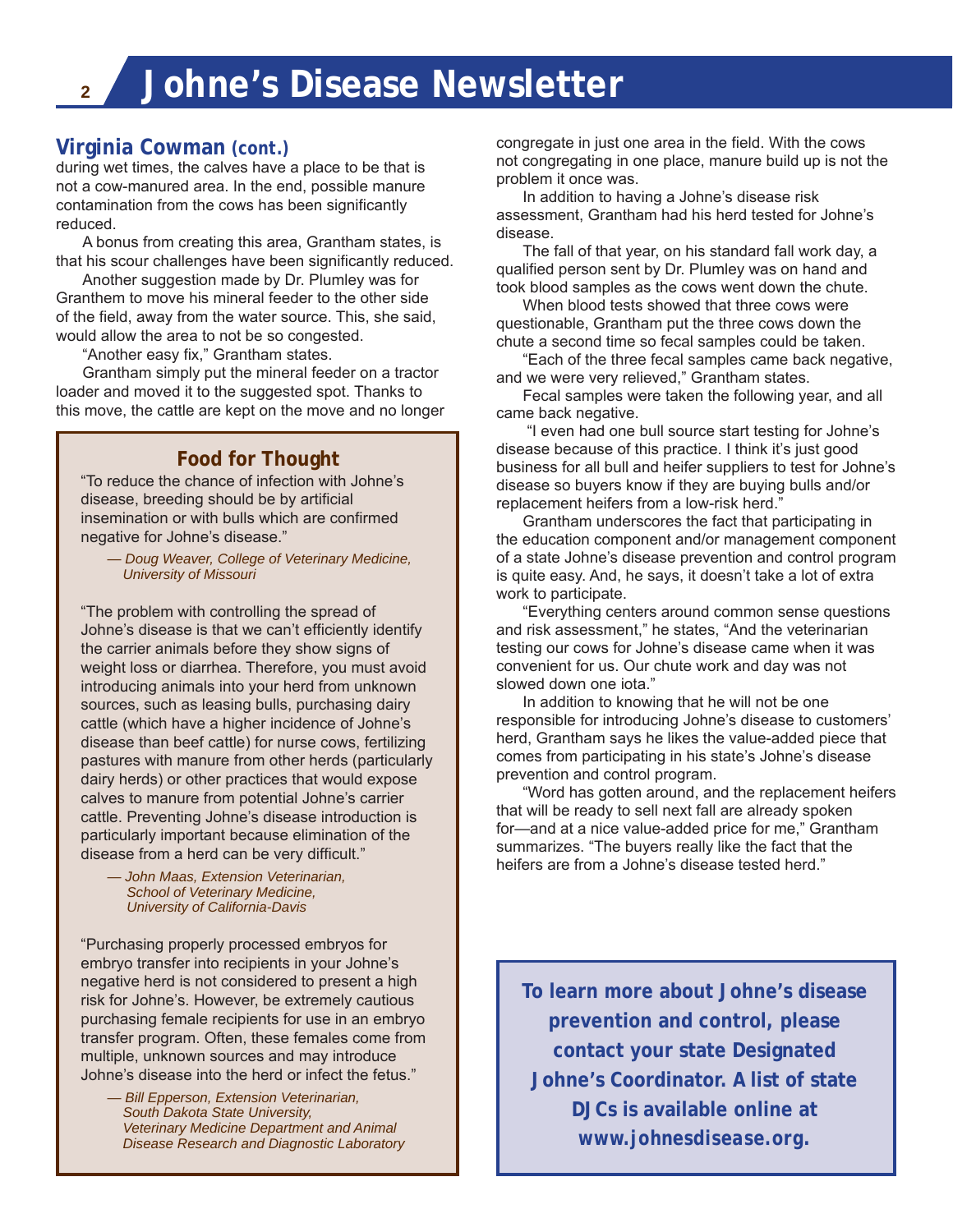# **Johne's Disease Research Underway**

Scientists at the Agricultural Research Service's National Animal Disease Center (NADC) have a professional mission: To find a better way to detect Johne's disease-infected animals early on.

"*MAP* (*Mycobacterium avium* subspecies *paratuberculosis*) is like a stealth organism," states NADC microbiologist Judy Stabel. "It shelters in the host's white blood cells and stays at low levels until stress makes the disease apparent. And it's one of the hardest organisms to work with in the field."

Since the *MAP* genome—which contains all its genes—has been sequenced, researchers have information about the different proteins that comprise those genes.

From an array of 96 proteins, three proteins that consistently drew the strongest attacks from serum antibodies—a level of immune response that clearly linked the three proteins with the onset of Johne's disease have been identified. NADC researchers continue to focus on these proteins, noting that the segment might provide crucial building blocks for development of a diagnostic tool for Johne's disease.

"This protein array is the only one like it in the world," states NADC researcher John Bannantine. "Because we've been so careful in selecting the *MAP* proteins for our array, we're confident that the antibodies are responding to *MAP* proteins—not similar proteins produced by another *Mycobacterium* species."

NADC studies have also cleared up another aspect of *MAP* infection.

"When an animal is first infected, there is a cellmediated response to the bacterium," he explains. "We thought that another type of immune response—the one that produces antibodies—developed much later. But, in experimentally infected animals, we can use this array to detect exposure to *MAP* as early as 70 days after the animal is infected—much earlier than previously reported in field studies."

The next step in the research is to determine if these early-detected antigens are recognized by infected cattle in the real world.

"We also need to determine the extent of crossreactivity these proteins have with other environmental mycobacteria, because one problem with some Johne's disease tests is the lack of specificity," Bannantine states.

Stabel has been studying more about the early stages of the cell-mediated response to *MAP* and finding ways to diagnose the disease in young animals.

"We've found a way to use information about the cell-mediated response to detect *MAP* in naturally infected calves that are only 6 months old," she says. "When animal this young are diagnosed, then the producer can decide how best to respond—either by

removing the animal from the herd or looking at other options."

Animal models for *MAP* research have been developed and are being evaluated, with a smaller ruminant model—for goats or sheep—showing promise.

"But then these animals are slightly quicker to reach a clinical disease state," she interjects.

## **Research Project: Genomic and Immunological Characteristics of Johne's Disease**

**Start Date:** Nov. 07, 2006 **End Date:** Nov. 06, 2011

#### *Objectives:*

**Objective 1:** Systematically identify and characterize novel and specific antigens from the M. paratu*berculosis* genome sequence project.

**Objective 2:** Determine the genetic variability among *M. paratuberculosis* isolates and examine the transcriptional profile of the *M. paratuberculosis* genome.

**Objective 3:** Develop and evaluate methods to evaluate the host immune responses to *M. paratuberculosis* in early and late infection to distinguish elements of protective immunity.

**Objective 4:** Evaluate the sensitivity and specificity of cell-mediated diagnostic tests in sheep and cattle for early detection of *M. paratuberculosis* infection.

#### *Approach:*

Within Objective 1, unique antigens of *M. paratuberculosis* will be evaluated as immunogens with particular emphasis on their utility as diagnostic reagents or vaccine candidates.

Objective 2 will compare and contrast the genetic content of various strains of *M. paratuberculosis*, both within and between species of animals to provide information on the characteristics of infectivity and pathogenicity for different strains.

The host immune response to *M. paratuberculosis*  infection will be evaluated in Objective 3 in both experimentally and naturally infected animals to gain an understanding of how the disease progresses from a subclinical to a more clinical state.

Objective 4 will examine the efficacy of skin testing and a blood assay for the early detection of disease in naturally infected and non-infected cattle and sheep.